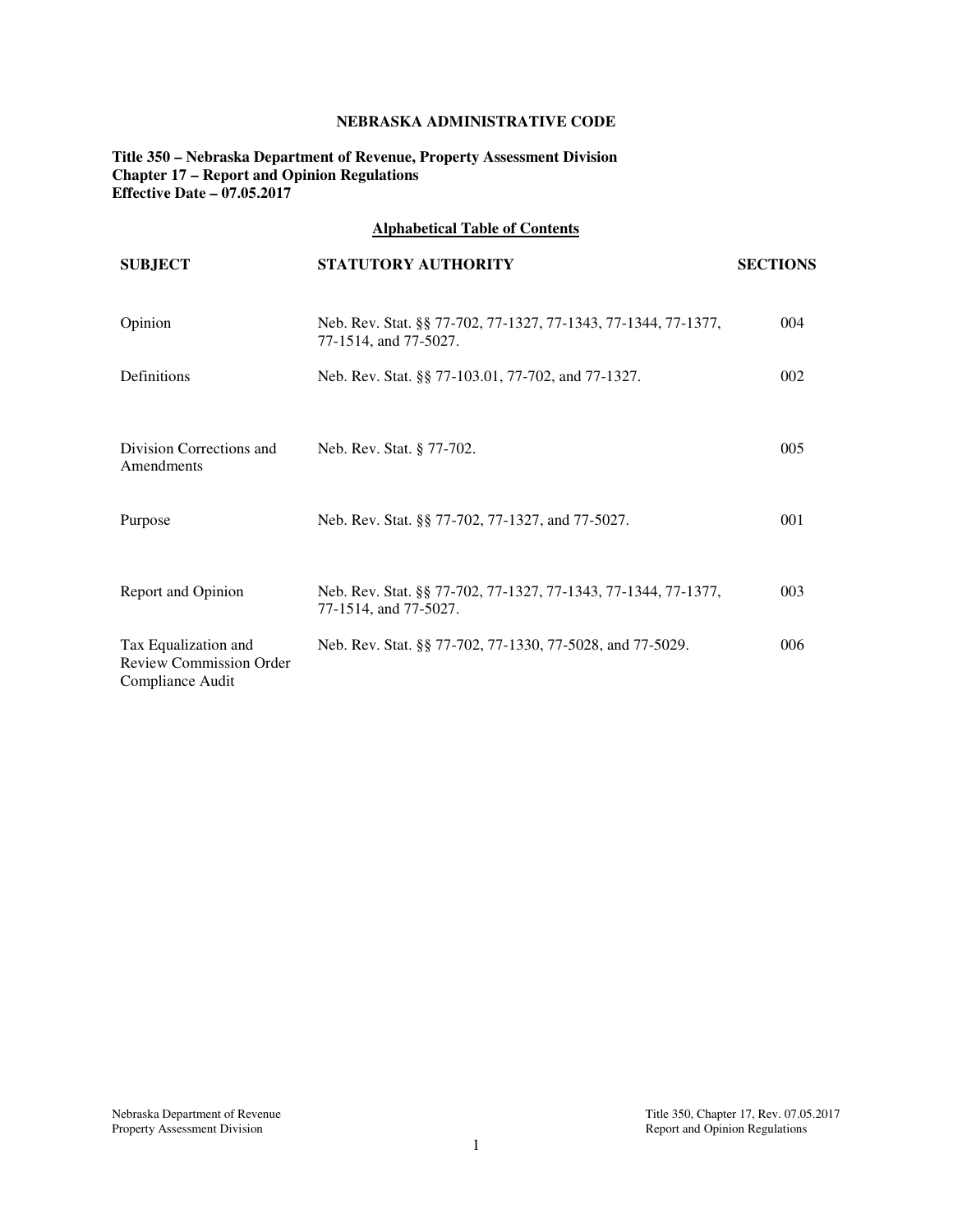# **Numerical Table of Contents**

| <b>SUBJECT</b><br>Purpose                                           | STATUTORY AUTHORITY<br>Neb. Rev. Stat. §§ 77-702, 77-1327, and 77-5027.                 | <b>SECTIONS</b><br>001 |
|---------------------------------------------------------------------|-----------------------------------------------------------------------------------------|------------------------|
| Definitions                                                         | Neb. Rev. Stat. §§ 77-103.01, 77-702, and 77-1327.                                      | 002                    |
| Report and Opinion                                                  | Neb. Rev. Stat. §§ 77-702, 77-1327, 77-1343, 77-1344, 77-1377,<br>77-1514, and 77-5027. | 003                    |
| Opinion                                                             | Neb. Rev. Stat. §§ 77-702, 77-1327, 77-1343, 77-1344, 77-1377,<br>77-1514, and 77-5027. | 004                    |
| Division Corrections and<br>Amendments                              | Neb. Rev. Stat. §§ 77-702.                                                              | 005                    |
| Tax Equalization and<br>Review Commission Order<br>Compliance Audit | Neb. Rev. Stat. §§ 77-702, 77-1330, 77-5028, and 77-5029.                               | 006                    |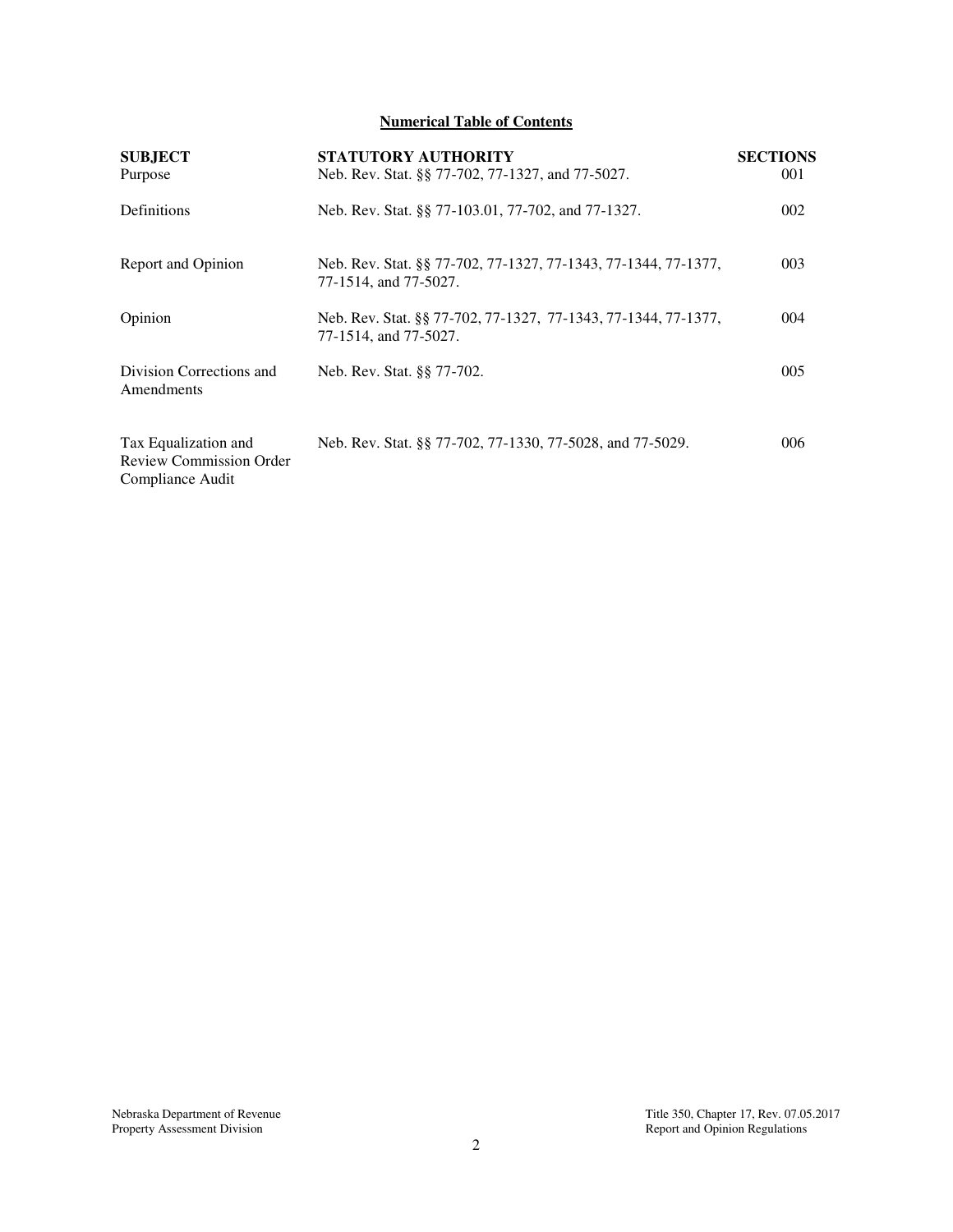## **Title 350 – Nebraska Department of Revenue, Property Assessment Division Chapter 17 – Report and Opinion Regulations**

REG-17-001 PURPOSE

001.01 This regulation defines terms, responsibilities of parties, implementation, and presentation of the Property Tax Administrator's Report and Opinion of the level of value and quality of assessment required by Neb. Rev. Stat. §§ 77-1327 and 77-5027. Each annual Report and Opinion will be based on all information available to the Property Tax Administrator as provided by statistical studies, the Assessment Practices Survey, and any other report or information available to the Nebraska Department of Revenue.

The description of the techniques generally used in the development and use of a ratio study is developed using the most current version of the Standard on Ratio Studies (Standard), issued by the International Association of Assessing Officers (IAAO). Two other references, Mass Appraisal of Real Property and Property Assessment Valuation, also issued by the IAAO, contain discussion of the development and use of ratio studies. Further, the Division sets forth procedures for the development of the ratio study in the Title 350 Neb. Admin. Code Chapter 12, Sales File Regulations. The Standard provides recommendations for the design, preparation, interpretation, and use of ratio studies for a number of purposes. The Standard assumes that ratio studies will contain a statistically adequate sample of sales to represent the level of value for a particular jurisdiction being measured.

Neb. Rev. Stat. §§ 77-702, 77-1327, and 77-5027.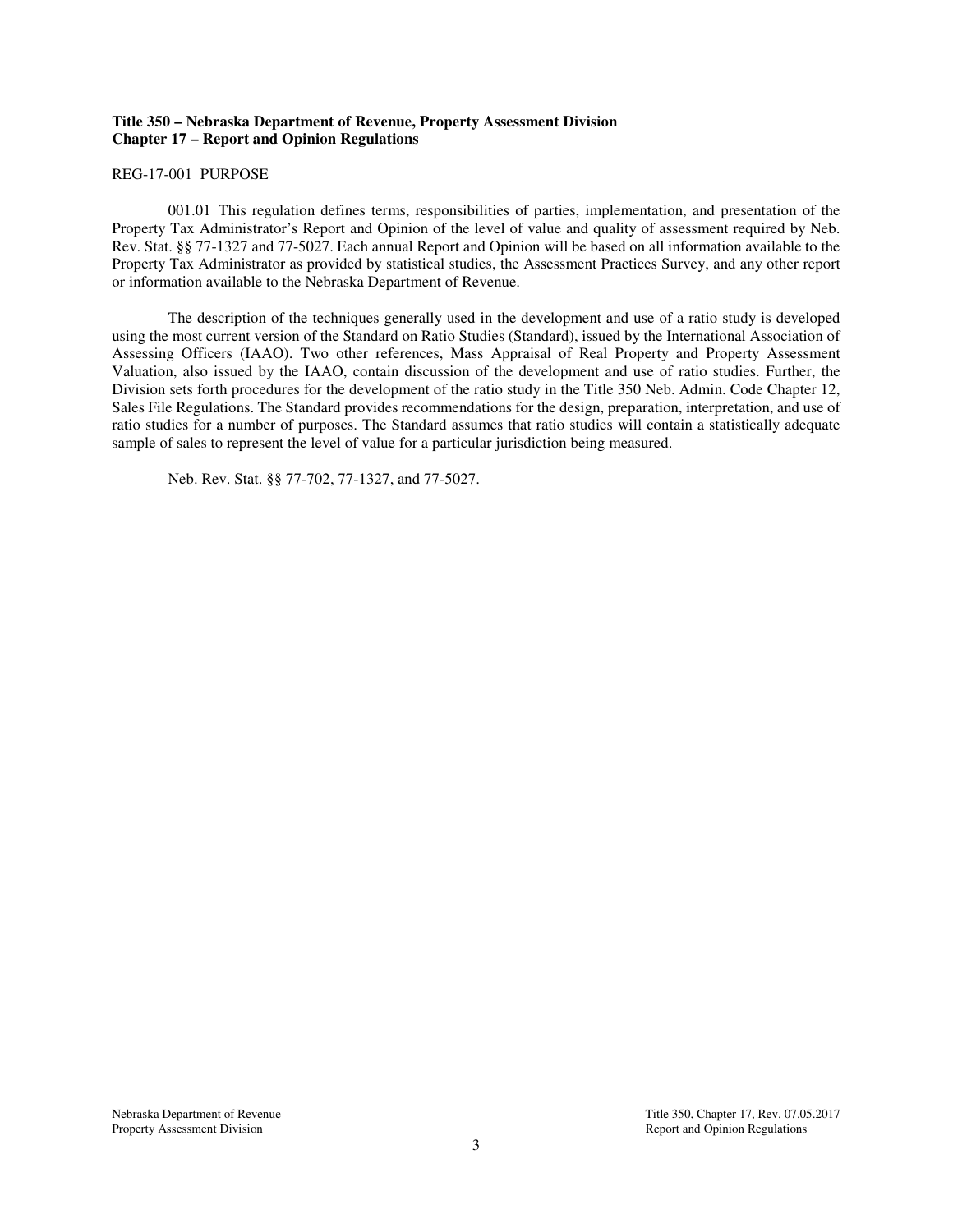#### REG-17-002 DEFINITIONS

002.01 Class or subclass of real property means a collection of properties that share one or more common characteristics that affect value, and that are not found in other properties outside the class or subclass pursuant to Neb. Rev. Stat. § 77-103.01.

002.01A For agricultural or horticultural land, class or subclass includes but is not limited to: irrigated cropland; dry cropland; grassland; wasteland; nurseries; feedlots; orchards; location; geographic characteristics; and other market characteristics that are appropriate for the assessment of the class or subclass of agricultural or horticultural land.

002.01B For all other real property, class or subclass includes, but is not limited to: improvement status; parcel type; zoning; location; city size; parcel size; geographic characteristics; or market characteristics that are appropriate for the valuation of a class or subclass of real property. For the purposes of this regulation market characteristics means the social and economic factors in the market that affect the value of real property. Geographic characteristics means the physical characteristics of the earth, land, region, or site that may have an effect on value.

002.02 Clerical error means transposition of numbers, mathematical error, computer malfunction causing programming and printing errors, data entry error, items of real property other than land identified on the wrong parcel, incorrect ownership, or certification of an incorrect valuation to political subdivisions, pursuant to Neb. Rev. Stat. § 77-128.

002.03 Coefficient of dispersion means a measure of assessment uniformity. It is the average absolute deviation calculated about the median and expressed as a percentage of the median.

002.04 Coefficient of variation means the measure of the relative dispersion of the sample data set about the mean. It is the standard deviation expressed in terms of a percentage of the mean.

002.05 Confidence interval means a calculated range of values in which the measure of central tendency is expected to fall.

002.06 Confidence level means the defined degree of confidence in a confidence interval which is commonly stated on a percentage basis.

002.07 Data set means the sales data pertaining to a class or subclass of real property during a study period.

002.08 Division means the Nebraska Department of Revenue, Property Assessment Division.

002.09 Direct equalization means the process of adjusting the assessed values of parcels of real property, usually by class or subclass, using adjustment factors or percentages, to achieve proportionate valuations among the classes or subclasses.

002.10 Mean ratio means the result of the total of all assessment/sales ratios in the sample data set divided by the number of ratios in the sample data set, and is known as the simple average of the ratios in the data set.

002.11 Measures of central tendency means descriptive measures that indicate the mathematical center of a set of values, for example, mean and median.

002.12 Median ratio means the middle ratio of the sorted or arrayed assessment/sales ratios. If there is an even number of ratios, the median will be the average of the two middle ratios.

002.13 Price-related differential means the statistical measure found by dividing the mean ratio by the weighted mean ratio, and then multiplying by 100 to obtain the percentage relationship. A percentage more than 100 indicates that higher-priced properties are generally assessed at lower ratios than lower-priced properties. A percentage

Nebraska Department of Revenue Title 350, Chapter 17, Rev. 07.05.2017<br>Property Assessment Division and Chapter 17, Rev. 07.05.2017 Report and Opinion Regulations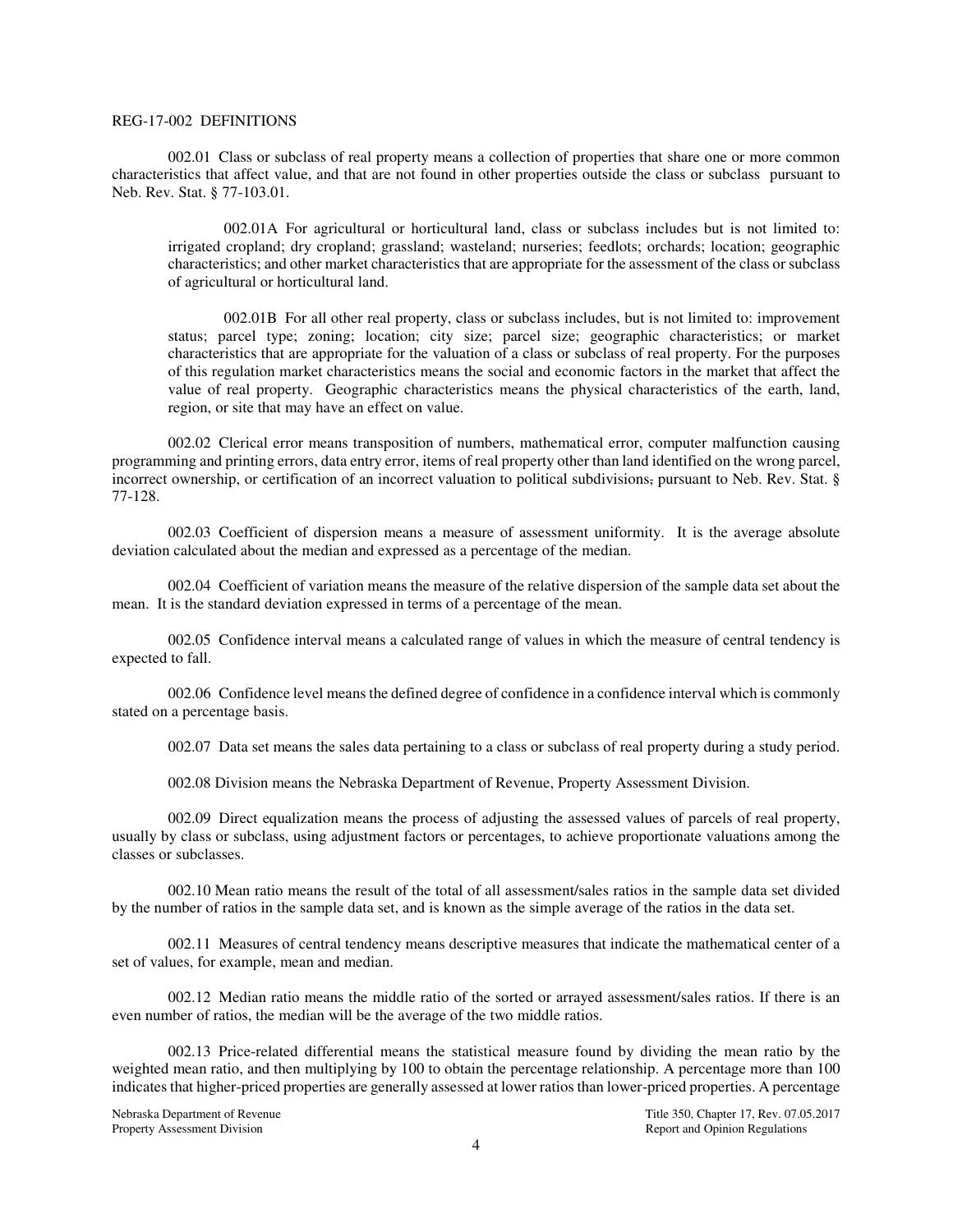of less than 100 indicates that lower-priced properties are generally assessed at lower ratios than higher-priced properties.

002.14 Property Tax Administrator will be abbreviated to PTA throughout this regulation.

002.15 Qualified sale means a sale that is an arm's-length transaction included in the state sales file as determined by the county assessor or through the verification process of the Property Assessment Division.

 002.16 Report and Opinion means the report that is issued by the Property Tax Administrator each year for all 93 counties and contains a narrative correlation, statistical reports, and other reports applicable to the county.

 002.17 Representative sample means a sample of data from a larger data set, such that statistics calculated from the sample can be expected to represent the characteristics of the data set being studied.

002.18 Statistical report means an annual report displaying the statistical information calculated using qualified sales for each class of real property that occurred during the study period which compares the selling price with the assessed values for the current assessment year. All statistical reports must use the sales file developed by the Property Assessment Division.

002.19 Special valuation means the actual value of the land if the land were available only for agricultural or horticultural purposes or uses, without regard to the actual value that the land has for other purposes and uses pursuant to Neb. Rev. Stat. §§ 77-1343 through 77-1347.01.

002.20 Standard deviation means the measure of data variance calculated from a set of numbers by subtracting each value from the mean and squaring each of the remainders, adding together all the squares, dividing the sum by the number that is one less than the number of values being analyzed, and taking the square root of the result.

002.21 Study period means the time frames established for each class of property by the Property Tax Administrator in which all sales used in developing an assessment to sales ratio study have occurred. The study periods used for each class of property are set forth below.

002.22 Tax Commissioner means the Tax Commissioner Nebraska Department of Revenue.

 002.23 Tax Equalization and Review Commission will be abbreviated to the TERC throughout this regulation.

002.24 Weighted mean ratio means a ratio determined by adding the assessed value of each parcel in a data set and dividing that number by the sum of all selling prices in the same data set. The weighted mean gives weight to each dollar value for the parcels included in the data set.

Neb. Rev. Stat. §§ 77-103.01, 77-128, 77-702, 77-1327, and 77-1343 – 77-1347.01.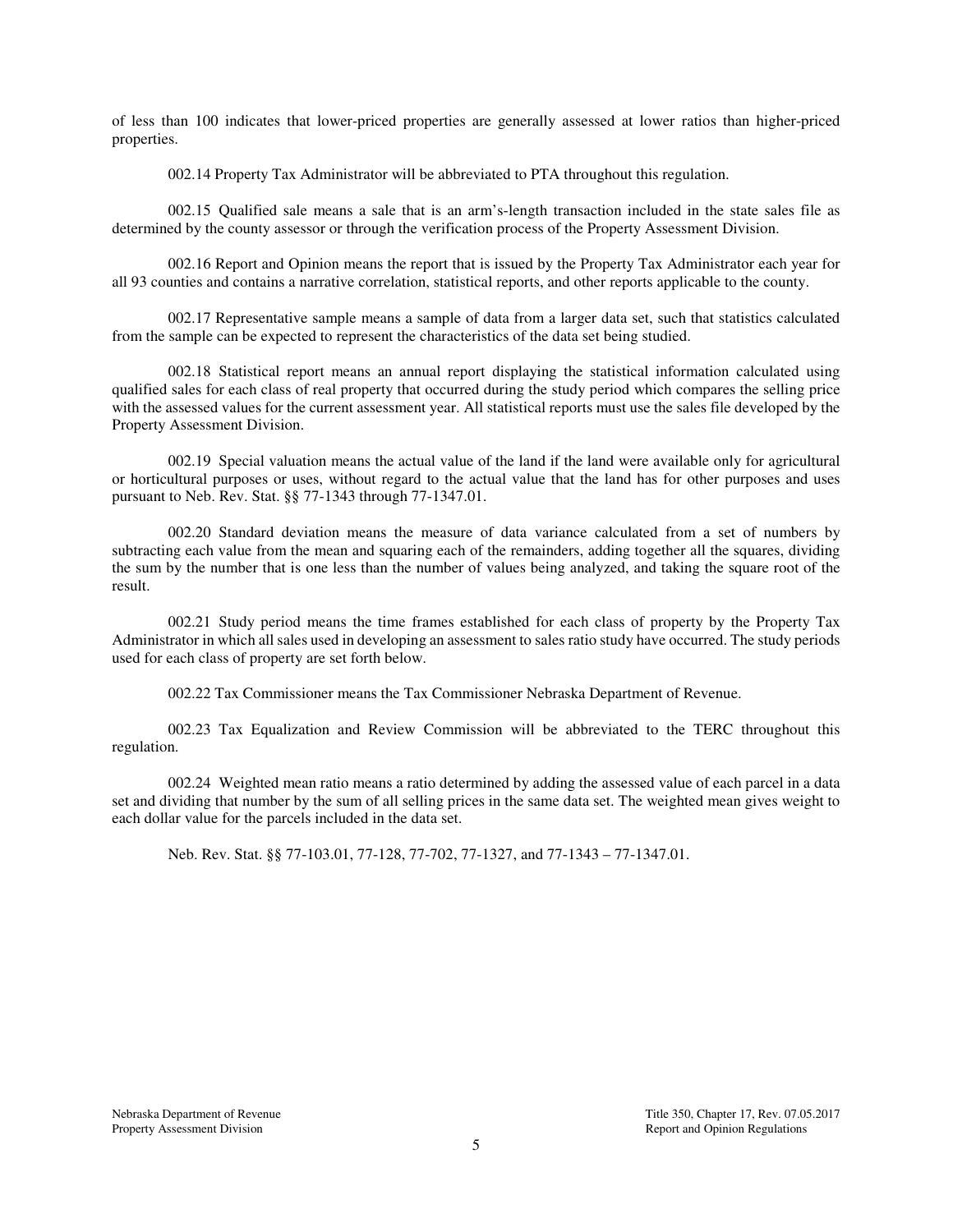### REG 17-003 REPORT AND OPINION

003.01 On or before March 19, in counties with a population of less than 150,000 inhabitants, the county assessor must complete and certify the County Abstract of Assessment Report for Real Property (Real Property County Abstract) to the Division. For counties with a population of at least 150,000 inhabitants, the county assessor must complete and certify the Real Property County Abstract on or before March 25.

003.02 The PTA must certify the Report and Opinion for real property in each county to the TERC on or before 19 days following the final filing due date for the Real Property County Abstract or on or before 15 days following the final filing date for the Real Property County Abstract in counties with population of at least 150,000 inhabitants. Each county assessor will be provided an electronic copy of the Report and Opinion for that county.

003.03 The narrative portion of the Report and Opinion will be designed to ascertain, on an ongoing basis, whether the assessments in each county comply with Nebraska law, achieve actual value, and are applied uniformly and proportionately to real property in the county. The information contained in the narrative will be developed by the Division using information gathered by the Division that includes:

003.03A Information regarding the actions and procedures used by county assessors to accomplish their assessment responsibilities;

003.03B Sales review procedures used in each county to determine whether, for valuation purposes, sold and unsold real property is treated in the same manner;

003.03C Market data for each county relating to the behavior of buyers and sellers of real property; and

003.03D Any other information relevant to the assessment of real property in the county.

003.04 The statistical reports of the Report and Opinion are designed to assist the Division, on an ongoing basis, in determining whether each county has achieved the required level and quality of assessment for each class of property for that county.

003.05 The PTA will develop statistical reports of residential, commercial, and agricultural real property for each county. These reports are derived from the following study periods:

003.05A Residential property includes qualified improved sales of residential and recreational real property for a 2-year period between October 1 and September 30. This 2-year period ends the year prior to the assessment year for which values are established;

003.05B Commercial property includes qualified improved sales of commercial, industrial, and multi-family real property for a 3-year period between October 1 and September 30. This 3-year period ends the year prior to the assessment year for which values are established;

003.05C Agricultural and Horticultural Land includes qualified unimproved and minimally improved sales of agricultural and horticultural land for a 3-year period between October 1 and September 30. This 3-year period ends the year prior to the assessment year for which values are established. Minimally-improved sales are sales in which the assessed value of the non-agricultural component (improvements and directly-associated land) is less than 5% of the sale price; and

003.05D Special Valuation of Agricultural and Horticultural Land in Fully-Influenced Counties includes qualified unimproved and minimally-improved sales of agricultural and horticultural land for a 3 year period between October 1 and September 30. This 3-year period ends the year prior to the assessment year for which values are established.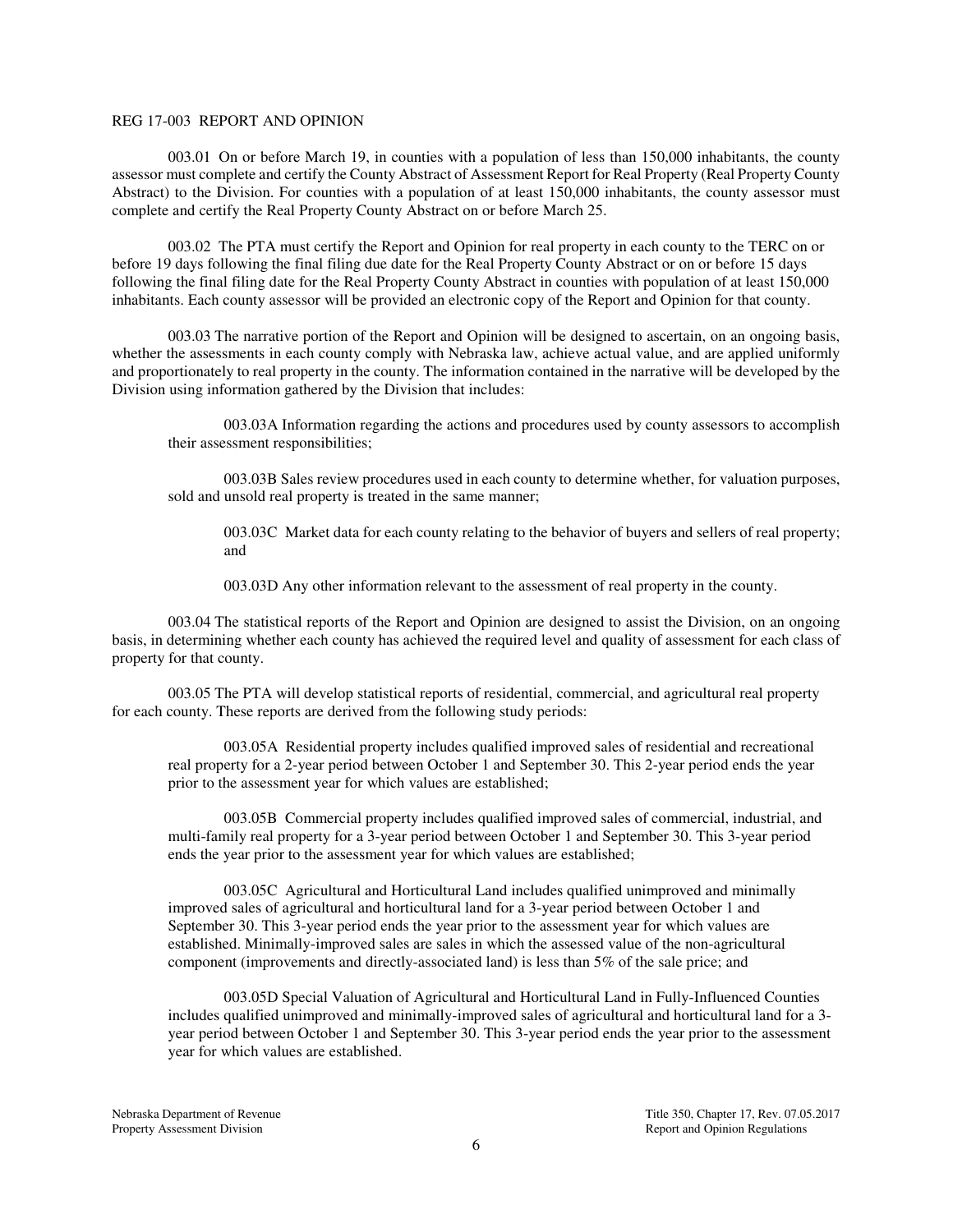003.05E The Division may use a longer or shorter study period if the data does not accurately reflect the level of value for a county and the change to the length of the study period will enhance the Division's ability to determine the level of value for a county. The Division may adopt a longer or shorter time period based on its own information or information provided by a county pursuant to a request to adopt a longer or shorter study period.

003.05F If the county assessor disagrees with the sales used or the study periods they have an opportunity during statewide equalization to present that information to the TERC under Neb. Rev. Stat. 77- 5029.

003.05G The information contained in the statistical reports will be developed by the Division using qualified sales and will include:

> 003.05G(1) The number of sales in the sample; 003.05G(2) The total assessed value of the sales; 003.05G(3) The total adjusted sales price of the sale; 003.05G(4) The minimum and maximum assessment sales ratios by class or subclass; 003.05G(5) The average adjusted sales price by class or subclass; 003.05G(6) The median, weighted mean, and median ratios; 003.05G(7) The price-related differential; 003.05G(8) The coefficient of dispersion; 003.05G(9) The standard deviation;

003.05G(10) The coefficient of variation;

003.05G(11) The 95% confidence interval for each of the measures of central tendency;

 $003.05G(12)$  The property type; and,

003.05G(13) The date range of sales used.

003.06 The PTA will provide a correlation section of all information considered relevant for the determination of the level of value.

003.07 The Report and Opinion will contain a special valuation study for those counties whose predominant base of agricultural or horticultural land is determined to be influenced by non-agricultural or non-horticultural factors. The study will be prepared in compliance with professionally accepted mass appraisal techniques when determining the level of assessment for agricultural and horticultural land receiving special valuation.

003.07A On or before March 1 each year, the county assessor will certify to the PTA whether the market for agricultural and horticultural land in their county has influences outside the typical agricultural and horticultural land market. In any county that has applied special valuation, the county assessor must file with the PTA the information required in Title 350 Neb. Admin. Code Chapter 11, Agricultural Land Special Valuation, as well as the methodology for determining the uninfluenced value of the land, and a methodology for determining the actual value of the land.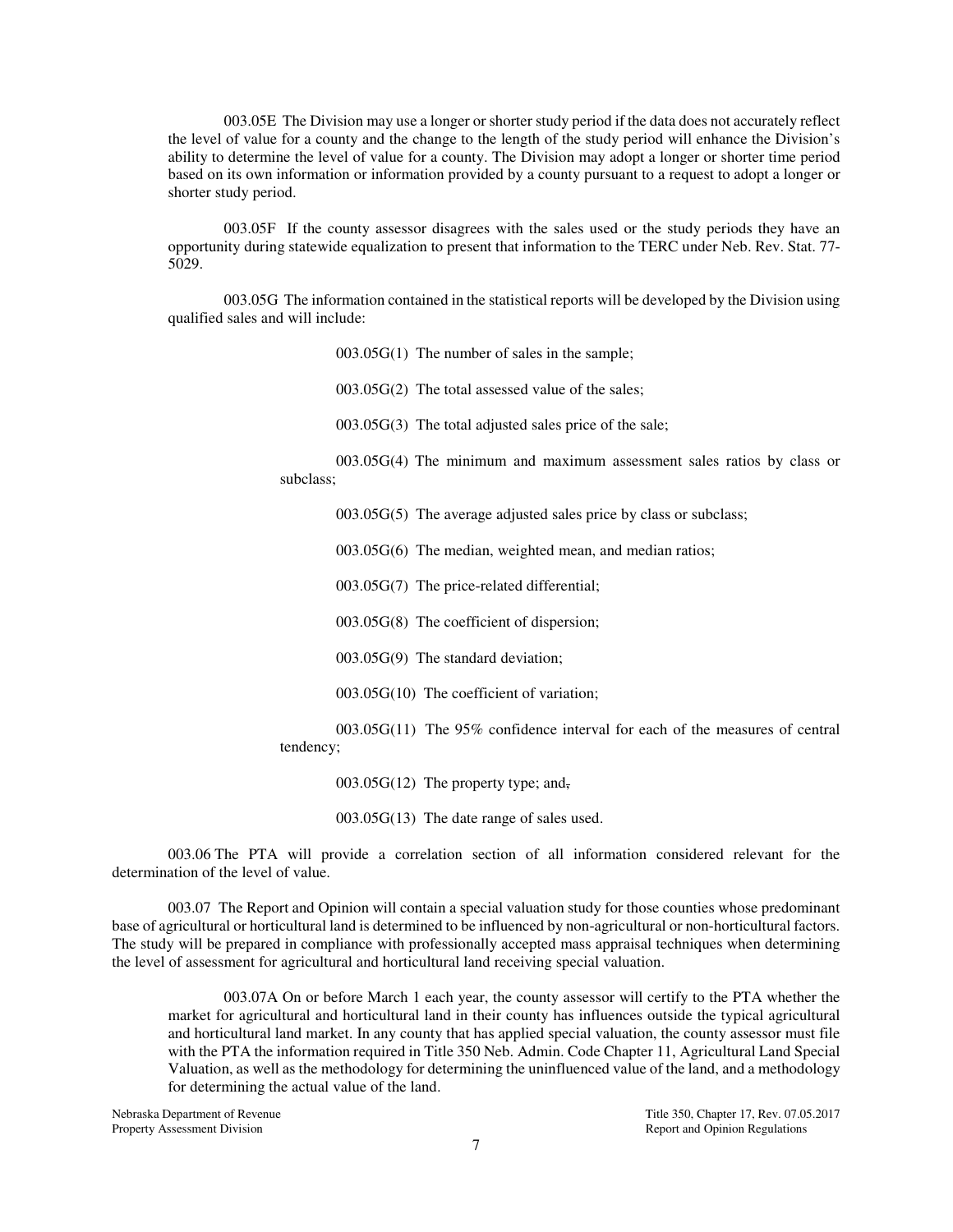003.08 The county report section will contain information obtained from the county during the preceding year. The information gathered for this report will include the following:

003.08A Real Property County Abstract, Form 45;

003.08B The county assessor's annual plan of assessment as submitted to the Division by the county assessor pursuant to Neb. Rev. Stat. § 77-1311.02;

003.08C The Assessment Practices Survey; and

003.08D The Agricultural Land Special Valuation Methodology, if applicable.

003.09 The PTA may determine that additional information is relevant when determining the level of value and the assessment practices within a county. The Report and Opinion may contain a report on topics determined by the PTA.

003.10 If a county fails to file its Real Property County Abstract either by the statutory deadline or the extended deadline (if applicable), the PTA will report this information to the TERC as part of the Report and Opinion.

003.11 On or before March 25 each year, a county assessor may provide written comments to the PTA to be considered for inclusion in the Report and Opinion.

Neb. Rev. Stat. §§ 77-702, 77-1327, 77-1343, 77-1344, 77-1377, 77-1514, and 77-5027.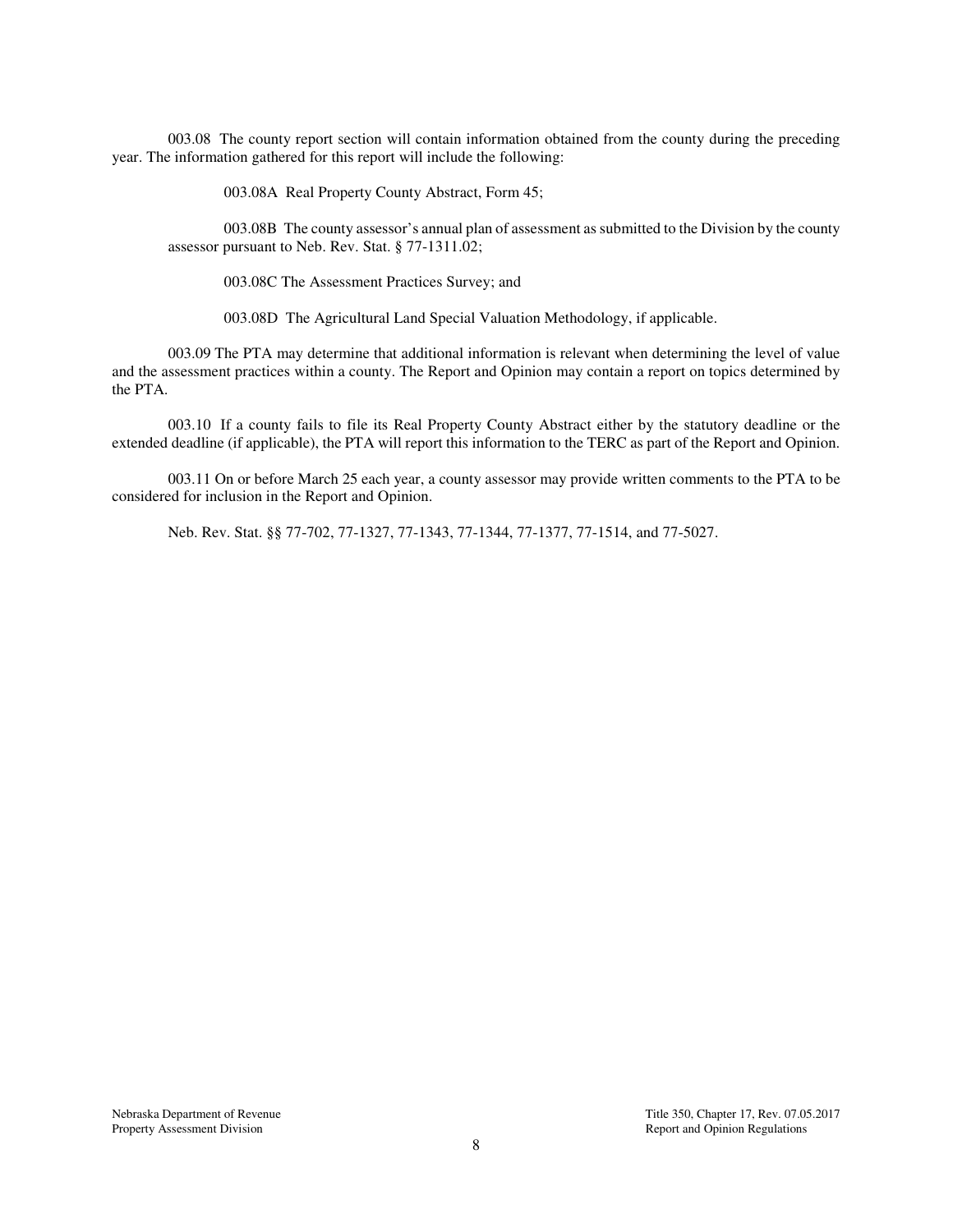#### REG 17-004 OPINION

004.01 After examining any information relevant to the level of value, including the narrative and statistical reports, the PTA will certify his or her opinion as to the level of value and quality of assessment for classes or subclasses of real property.

004.02 The PTA will analyze and consider professionally accepted measures of central tendency such as the median, weighted mean or mean, and analyze other statistical measures such as the coefficient of dispersion, pricerelated differential, coefficient of variation, and confidence intervals. The level of value may be determined by the PTA based on the analysis of the representative sample developed in accordance with this regulation.

004.03 The PTA's Opinion will state whether the county's level of value and quality of assessment are acceptable or not acceptable based on a consideration of all of the information available. The PTA will take into consideration in the formulation of his or her opinion the information regarding the assessment practices in the county in addition to the results indicated from the statistical reports calculated from the sales file and the quantity, quality, and reliability of the statistics from the county's data set including the dispersion and representativeness of sales in the database.

Neb. Rev. Stat. §§ 77-702, 77-1327, 77-1343, 77-1344, 77-1377, 77-1514, and 77-5027.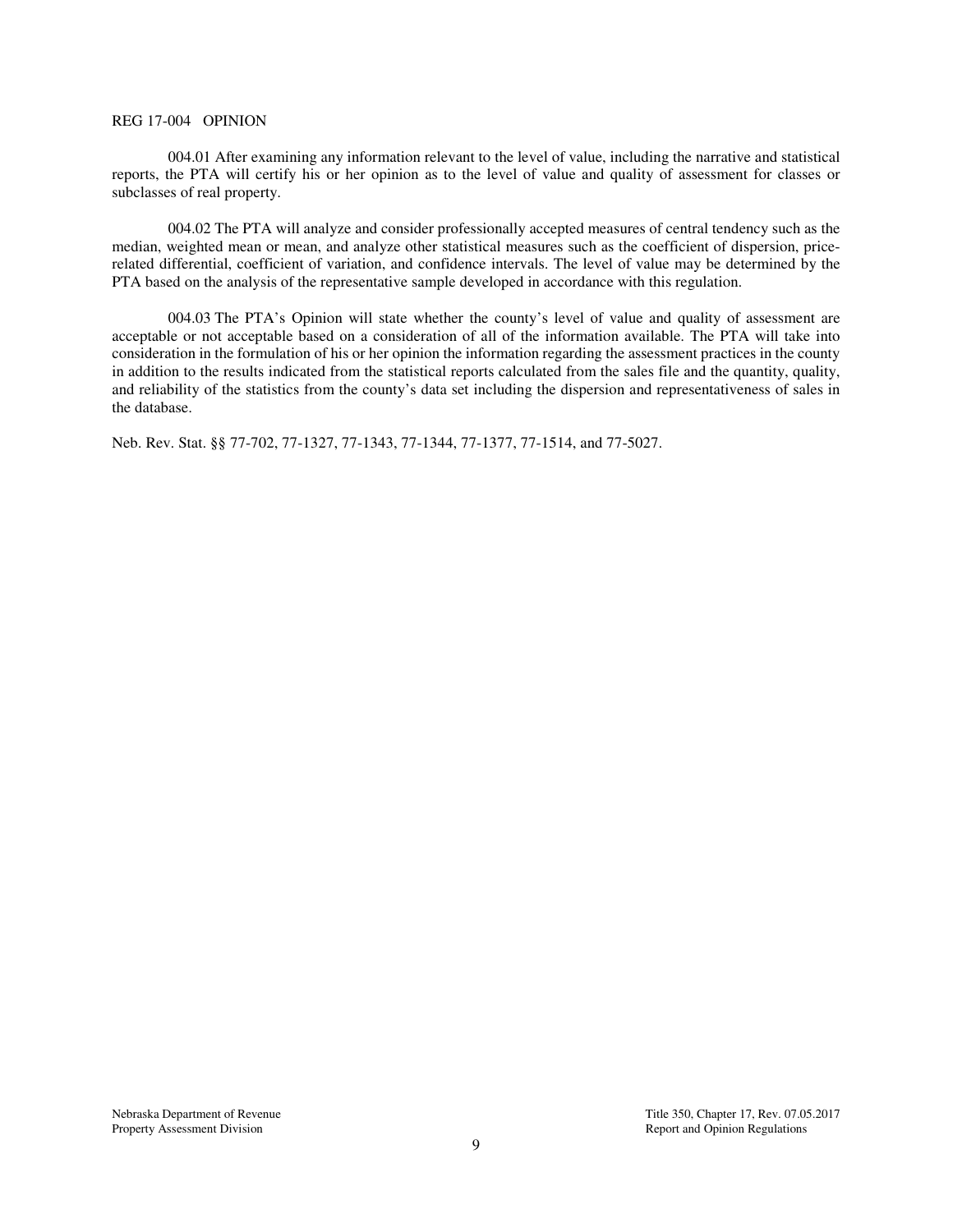## REG 17-005 DIVISION CORRECTIONS AND AMENDMENTS

005.01 The PTA will not modify the Report and Opinion, except by amendment or supplementation, after submission to the TERC.

005.02 It will be the county assessor's responsibility to explain to the TERC any errors and omissions in their information as originally submitted to the PTA.

005.03 The PTA will supplement the Report and Opinion as requested by the TERC.

Neb. Rev. Stat. § 77-702.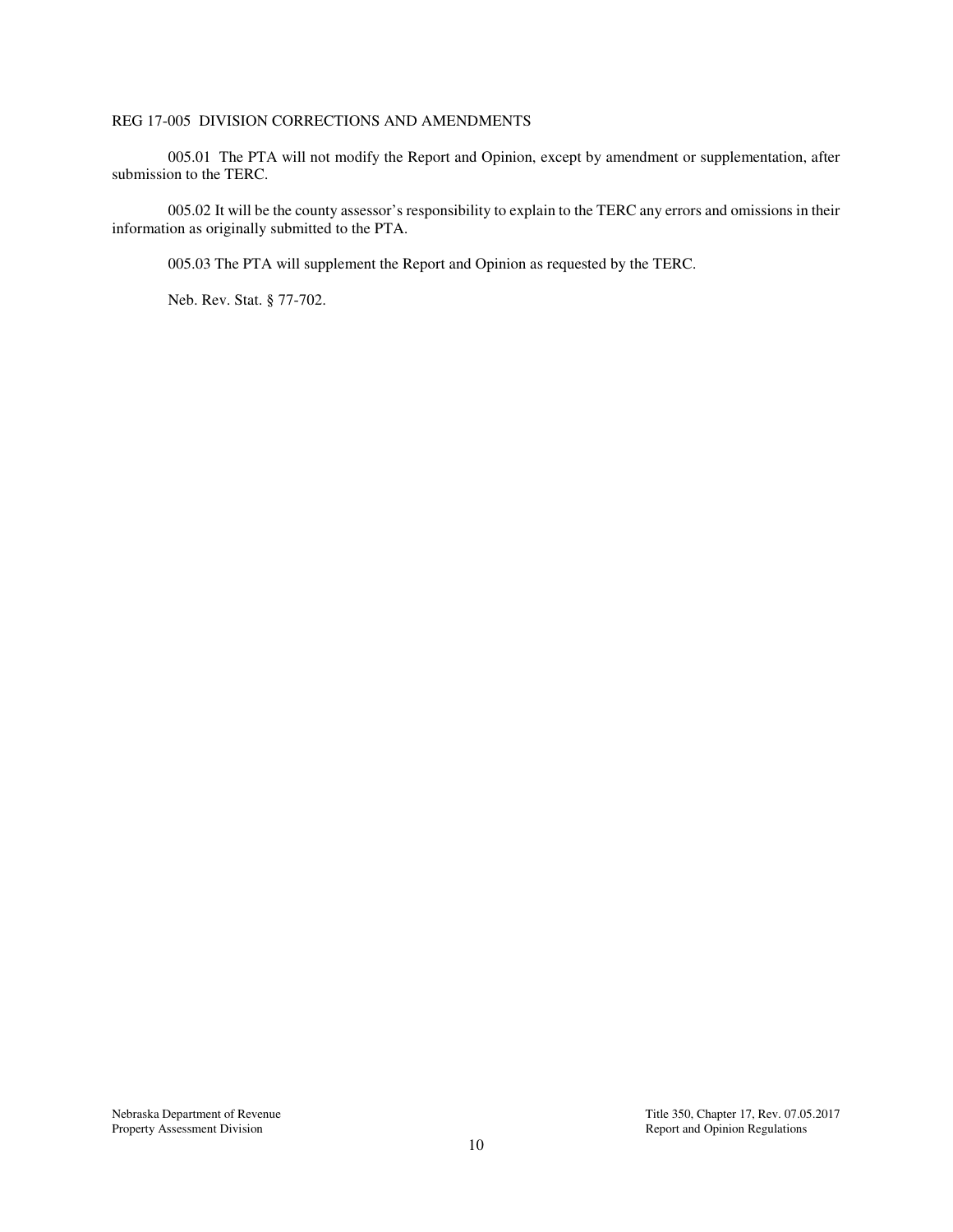### REG 17-006 TAX EQUALIZATION AND REVIEW COMMISSION ORDER COMPLIANCE AUDIT

006.01 The PTA has a statutory obligation to make an examination of the records of any county that has been issued orders by the TERC following hearings to raise or lower the valuation of any class or subclass of real property. For purposes of this section, audit means a review of the county records to determine whether the county assessor has complied with the TERC's order and implemented the ordered valuation change.

006.02 On or before June 5 of each year, the county assessor of any county ordered by the TERC to adjust a class or subclass of real property must recertify the Real Property County Abstract to the PTA.

006.03 The PTA must audit the records of the county assessor to determine whether the orders were or were not implemented as required pursuant to Neb. Rev. Stat. § 77-5029. The audit must be completed between June 5th and July 15th. The audit report will include findings regarding all classes or subclasses ordered to be changed by the TERC. A copy of all worksheets prepared in conjunction with the audit indicating the property records reviewed must be attached to the report.

006.03A If after June 5 and prior to July 15 it is discovered that real property has not received the required adjustment as ordered, the county assessor and county board of equalization will be notified in writing by the PTA within seven days after such discovery.

006.03B If the county has not made the ordered adjustments as discovered by the audit the PTA will certify the results of the audit to TERC.

006.04 On or before August 1 of each year, the PTA will certify to the TERC an audit report indicating whether the ordered valuation change was implemented by the county assessor pursuant to Neb. Rev. Stat. § 77-5028.

006.05 The audit will consist of an examination of any documents relating to the class or subclass ordered adjusted by the TERC.

006.05A The examination will include the following:

006.05A(1) A review of the recertified Real Property County Abstract including assessed value updates compared to the original that was filed with the PTA on or before March 19 or March 25 for counties with a population of at least 150,000 inhabitants;

006.05A(2) A request for an electronic copy of land valuation tables, copies of electronic or hard copy property record cards displaying the value before the TERC order, and the value after June 5;

006.05A(3) Evidence that on or before June 1, notices of valuation changes were sent to the owners of record according to the county assessors records as of May 20, or lessees that are responsible for paying the property taxes pursuant to Neb. Rev. Stat. § 77-202.11 reflecting the increase or decrease ordered by the TERC; and

006.05A(4) A summary of the percentage change to a class or subclass between the original Real Property County Abstract that was filed on or before March 19 or on or before March 25 for counties with a population of at least 150,000 inhabitants, and the recertified Real Property County Abstract.

006.06 The audit must include a sample of at least 30 records selected at random for each class or subclass ordered adjusted by the TERC. The PTA has discretion to select additional records if he or she believes further investigation is needed.